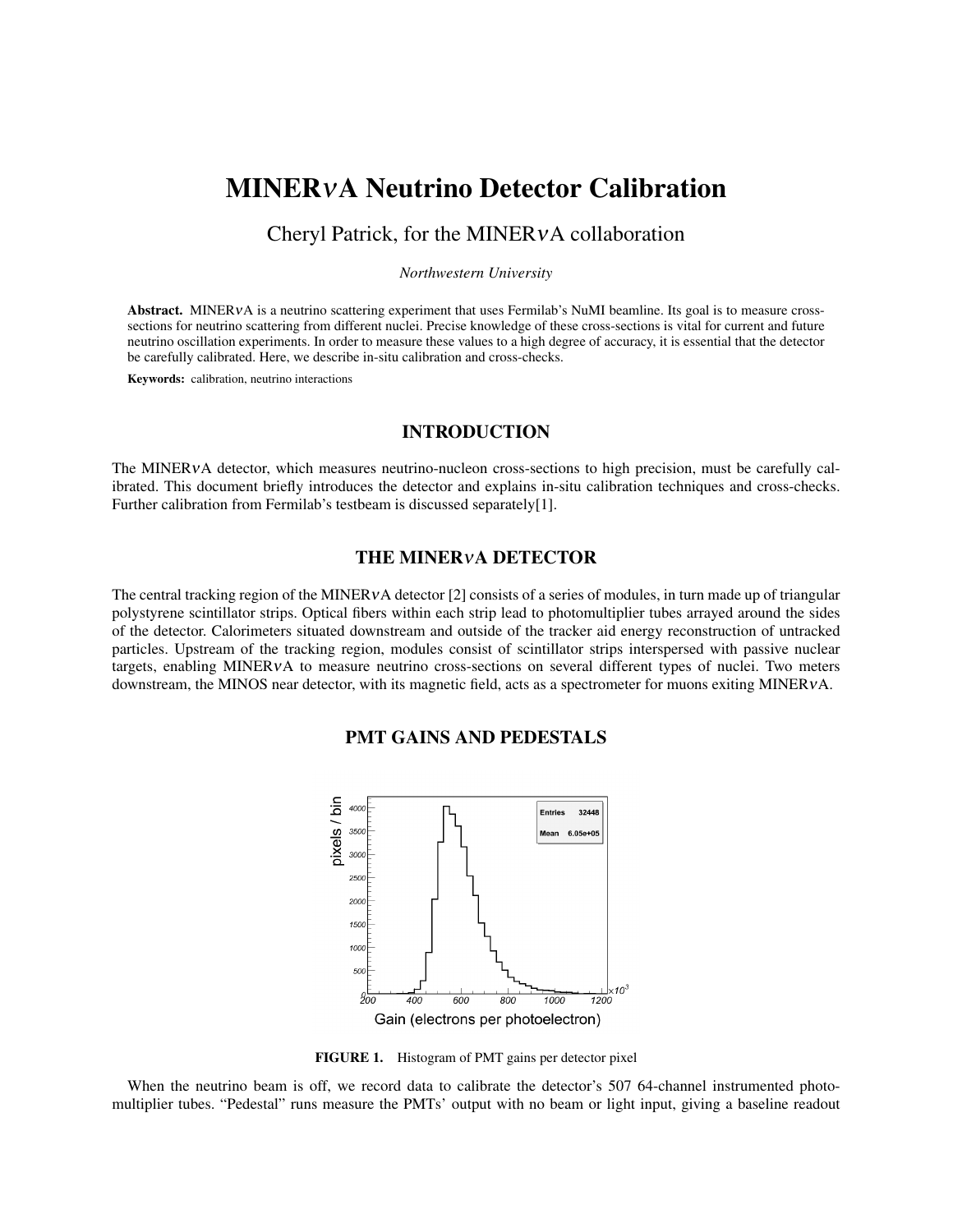level per channel. An LED pulser box is used for "light injection" runs, to calculate the gain of each PMT. Gain is defined as the number of electrons generated by a PMT from a single photoelectron. Photoelectrons are produced by the photoelectric effect when light generated by charged particles passing through the associated scintillator strip travels along the optical fiber to the PMT and strikes its photocathode. A histogram of the PMTs' gain values is shown in Figure 1. This can vary between PMTs, and as a PMT ages. Unexpected gain changes help identify problem hardware. The PMTs' voltage levels are adjusted based on the gain measurements, to achieve a similar response from each tube.

# CALIBRATION WITH ROCK MUONS



**FIGURE 2.** Rock muon energy spectrum (left) and  $\frac{dE}{dx}$  per module for Michel electrons and rock muons

Upstream of the MINERVA detector, the NuMI muon-neutrino beam passes through rock, where some of its neutrinos interact, producing muons. These so-called "rock muons" enter the front of MINERνA and can travel large distances through the detector, providing a useful tool for calibration. While some lower-energy rock muons stop in the detector, many continue through the entire detector, behaving as minimum-ionizing particles. In this case, the energy they deposit should be consistent in each plane of the tracker. We can calibrate our energy scale by looking at the number of photoelectrons these muons generate per plane (Figure 2, left plot).

Michel electrons from muons decaying in the tracker are known to have 53MeV maximum energy. This provides a useful cross-check on the energy scale calculated using rock muons. Figure 2 (right plot) shows the energy deposition per module throughout the tracker region, as calculated using both rock muons and Michels.



FIGURE 3. Muon cluster PE vs time (left) and time-dependent corrected muon energy vs time

Time-dependent calibration corrects for scintillator aging. Scintillator's light response diminishes with time (Figure 3, left plot). By monitoring the number of photoelectrons produced by rock muons, we can correct for this aging effect, enabling us to correctly monitor energy deposition as time passes (Figure 3, right plot). It should be noted that this scintillator degradation is temperature dependent, and its effect has now been lessened due to the installation of improved cooling in the detector hall.